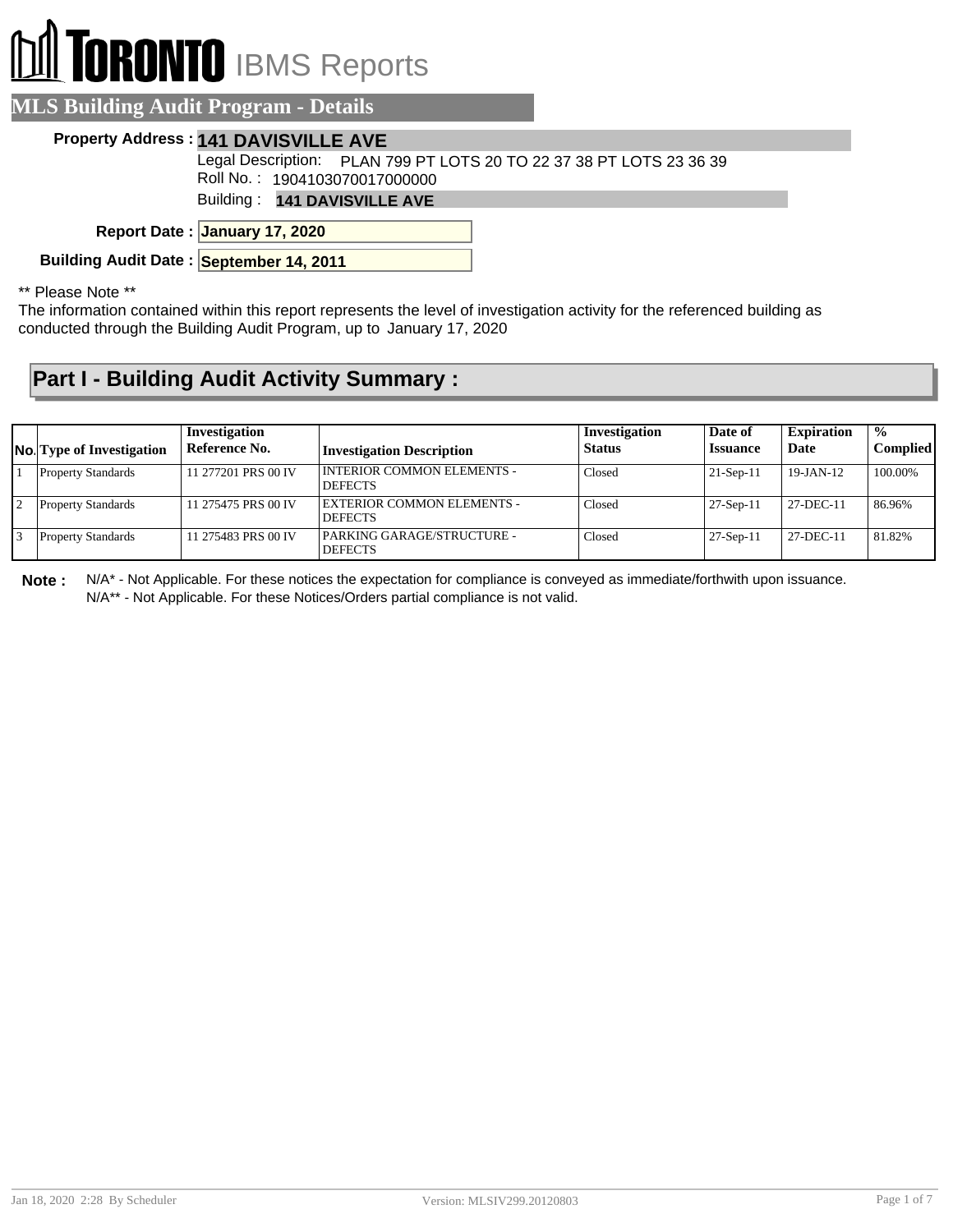## **Part II - Building Audit Details for Property Standards Orders :**

|    | Type of<br><b>No.</b> Investigation | <b>Investigation</b><br>Reference No.      | <b>Investigation Description</b>                                  | <b>Investigation Date of</b><br>Status | <b>∣Issuance</b> | Expiration<br>∣Date | <b>Next Scheduled</b><br><b>Inspection Date</b> |
|----|-------------------------------------|--------------------------------------------|-------------------------------------------------------------------|----------------------------------------|------------------|---------------------|-------------------------------------------------|
| l3 | <b>Property Standards</b>           |                                            | 11 275483 PRS 00 IV PARKING GARAGE/STRUCTURE -<br><b>IDEFECTS</b> | <b>Closed</b>                          | 27-Sep-11        | 27-DEC-11           | 24-Sep-12                                       |
|    |                                     | No. of defects contained within the Order: | 11                                                                |                                        |                  |                     |                                                 |

**2**

**No. of defects that remain outstanding :**

|     | <b>Deficiency Details</b>                                                                                                                                                                                                                                                                                |                          |               |
|-----|----------------------------------------------------------------------------------------------------------------------------------------------------------------------------------------------------------------------------------------------------------------------------------------------------------|--------------------------|---------------|
| No. | <b>Violation/Defect</b>                                                                                                                                                                                                                                                                                  | Location                 | <b>Status</b> |
| 1   | Guard with a minimum height of 1,070 millimetres has not been provided at a vehicular ramp<br>where the difference in level is more than 600 millimetres                                                                                                                                                 | Underground Parking Area | Open          |
| 2   | Lighting in a service room is provided at less than 200 lux.                                                                                                                                                                                                                                             | Underground Parking Area | Closed        |
| 3   | The parking or storage garage ceiling painted surface is not maintained in a state of good repair,<br>namely: Missing concrete at ledge beam                                                                                                                                                             | Underground Parking Area | Closed        |
| 4   | The parking or storage garage is used to keep machinery, boats, vehicles, trailers and/or parts of<br>them that are in a wrecked, discarded, dismantled, inoperative or abandoned condition. Namely:<br>Inoperative vehicles                                                                             | Underground Parking Area | Closed        |
| 5   | The electrical connections are not maintained in a safe and complete condition, namely : Missing<br>cover plate                                                                                                                                                                                          | Underground Parking Area | Closed        |
| 6   | Door not maintained in good repair, namely: Hole in door                                                                                                                                                                                                                                                 | Underground Parking Area | Closed        |
| 7   | The electrical connections are not maintained in good working order, namely: Loose wires                                                                                                                                                                                                                 | Underground Parking Area | Closed        |
| 8   | The plumbing system is not kept in good working order, namely: Abandoned plumbing for<br>l fountains                                                                                                                                                                                                     | Underground Parking Area | Closed        |
| 9   | The plumbing system is not protected from freezing, namely: Deteriorated insulation                                                                                                                                                                                                                      | Underground Parking Area | Closed        |
| 10  | The safe-exit door, the frame of a safe-exit door and the wall adjacent to the safe-exit door to a<br>distance of one (1) metre on both sides of the frame, and to a height of three (3) metres above the<br>floor or to the soffit above the bulkhead over the door is not the required coloured green. | Underground Parking Area | Open          |
| 11  | The electrical connections are not maintained in a safe and complete condition, namely :<br>Insecured electric box                                                                                                                                                                                       | Underground Parking Area | Closed        |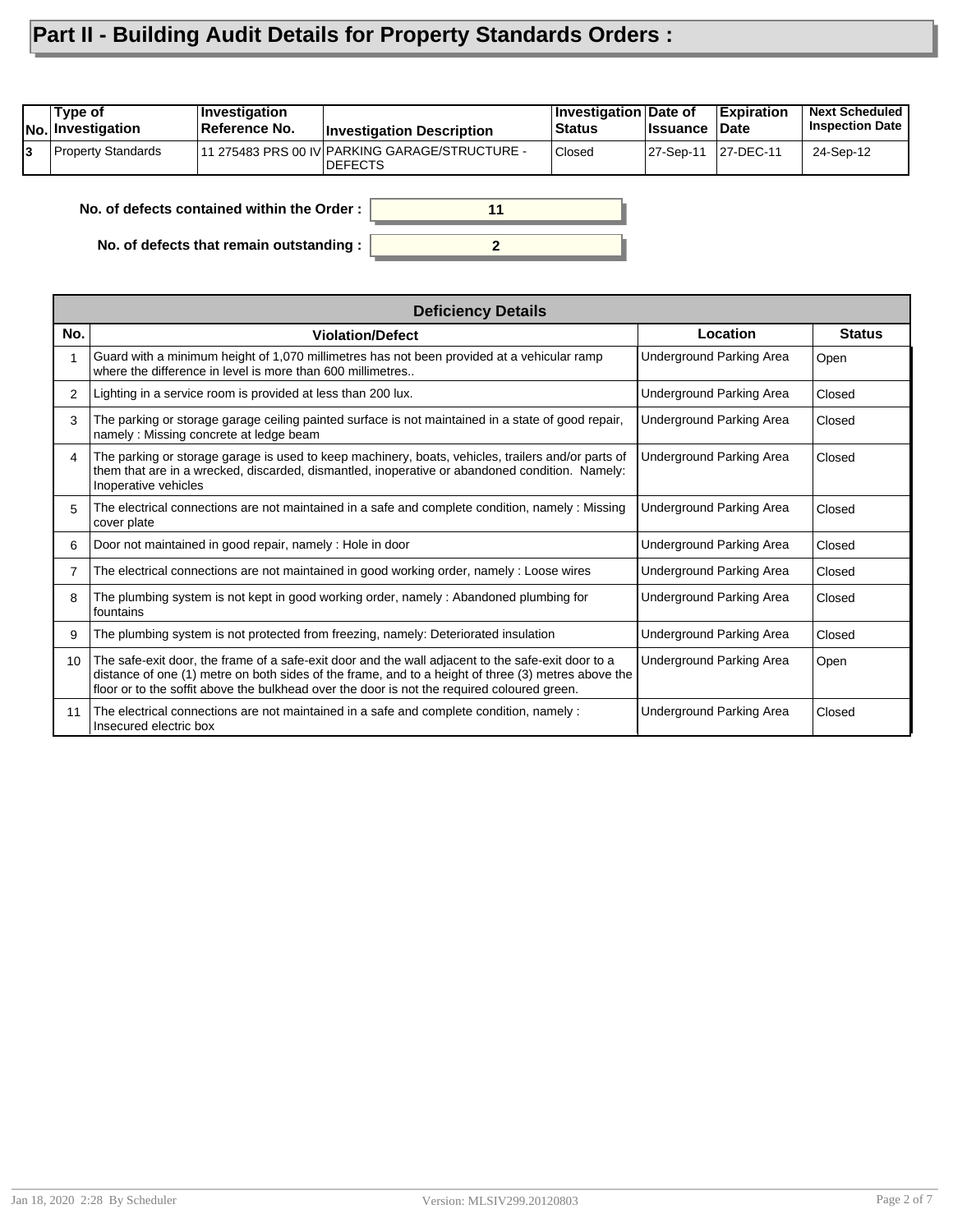|  | Tvpe of<br>$ No $ Investigation | $\vert$ Investigation<br>∣Reference No. | <b>Investigation Description</b>                                  | <b>Investigation Date of</b><br><b>Status</b> | <b>Issuance Date</b> | <b>Expiration</b> | <b>Next Scheduled</b><br><b>Inspection Date</b> |
|--|---------------------------------|-----------------------------------------|-------------------------------------------------------------------|-----------------------------------------------|----------------------|-------------------|-------------------------------------------------|
|  | <b>Property Standards</b>       |                                         | 111 275475 PRS 00 IV EXTERIOR COMMON ELEMENTS -<br><b>DEFECTS</b> | Closed                                        | 27-Sep-11 27-DEC-11  |                   | 24-Dec-12                                       |

| No, of defects contained within the Order: |  |
|--------------------------------------------|--|
| No. of defects that remain outstanding :   |  |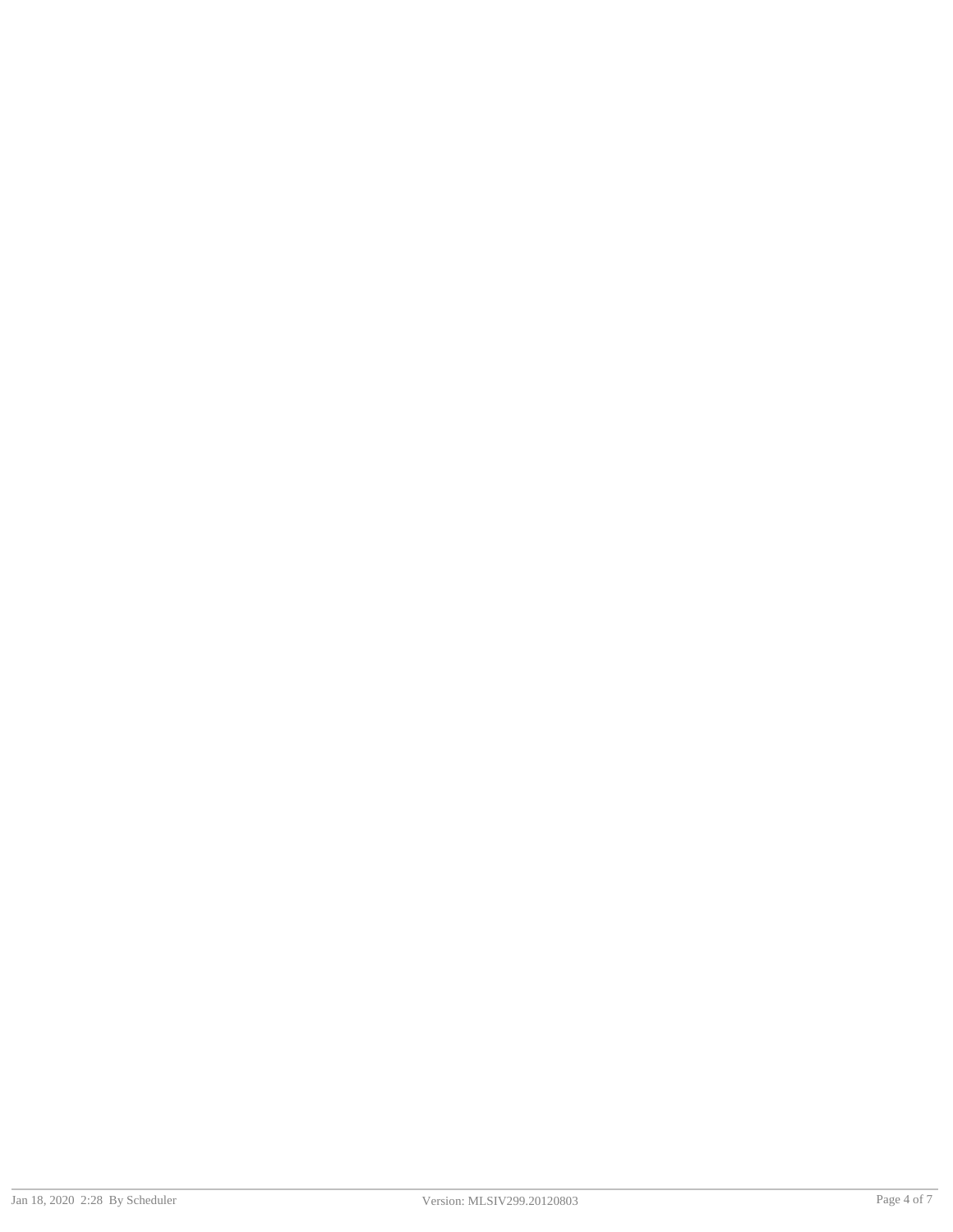| Tvpe of<br>No. Investigation | $\blacksquare$ Investigation<br>Reference No. | <b>Investigation Description</b>                                 | <b>Investigation Date of</b><br><b>Status</b> | <b>Issuance</b> | <b>Expiration</b><br><b>Date</b> | <b>Next Scheduled</b><br><b>Inspection Date</b> |
|------------------------------|-----------------------------------------------|------------------------------------------------------------------|-----------------------------------------------|-----------------|----------------------------------|-------------------------------------------------|
| Property Standards           |                                               | 11 277201 PRS 00 IV INTERIOR COMMON ELEMENTS -<br><b>DEFECTS</b> | Closed                                        | 121-Sep-11 1    | $19 - JAN - 12$                  | 8-Dec-12                                        |

| No. of defects contained within the Order : $\mid$ | 39 |
|----------------------------------------------------|----|
| No. of defects that remain outstanding : $\vert$   |    |

|                | <b>Deficiency Details</b>                                                                                                                      |                            |                  |  |  |  |  |  |
|----------------|------------------------------------------------------------------------------------------------------------------------------------------------|----------------------------|------------------|--|--|--|--|--|
| No.            | <b>Violation/Defect</b>                                                                                                                        | Location                   | <b>Status</b>    |  |  |  |  |  |
|                | Interior door(s), frames(s), glass pane(s), and/or hardware not maintained in good repair. Namely<br>garbage chute front door is bulging.      | 3rd Floor                  | Closed           |  |  |  |  |  |
| 2              | Ceiling not maintained free of holes, cracks, damaged and deteriorated materials. Namely<br>missing access hatch near apartment 914.           | 9th Floor                  | Closed           |  |  |  |  |  |
| 3              | Wall(s) not maintained free of holes, cracks, damaged and deteriorated materials. Namely hole in<br>cinder block wall.                         | <b>Boiler Room</b>         | Closed           |  |  |  |  |  |
| 4              | Floor and/or floor covering not kept free from holes, stains, rubbish and debris.                                                              | Compactor Room             | Closed           |  |  |  |  |  |
| 5              | Floor and/or floor covering not kept in a clean and sanitary condition                                                                         | Compactor Room             | Closed           |  |  |  |  |  |
| 6              | An emergency contact sign is not posted and maintained in a prominent place in the front lobby or<br>entrance to the building.                 | Compactor Room             | Closed           |  |  |  |  |  |
| $\overline{7}$ | The emergency contact sign is not in lettering of not less than 12.7 millimetres in height.                                                    | Compactor Room             | Closed           |  |  |  |  |  |
| 8              | Required handrails on stairs or ramps are less than 865mm or more than 965mm high                                                              | Elevator                   | Closed           |  |  |  |  |  |
| 9              | Height of the quard for the exit stairs are less than 1,070 millimetres around landings.                                                       | Elevator                   | Closed           |  |  |  |  |  |
| 10             | Required guard does not prevent the passage of a spherical object having a diameter more than<br>100 millimetres                               | Elevator                   | Closed           |  |  |  |  |  |
| 11             | Required guard does not prevent the passage of a spherical object having a diameter more than<br>100 millimetres                               | Elevator                   | Closed           |  |  |  |  |  |
| 12             | Lighting in a laundry room is provided at less than 200 lux.                                                                                   | Laundry Room               | Closed           |  |  |  |  |  |
| 13             | Previously finished wall(s) have marks, stains, graffiti, smoke damage, painted slogans and/or<br>other defacements. Namely graffiti on walls. | Locker Room                | Closed           |  |  |  |  |  |
| 14             | The electrical connections are not maintained in a safe and complete condition. Namely loose<br>wires and hanging conduit boxes.               | Locker Room                | Closed           |  |  |  |  |  |
| 15             | Floor and/or floor covering not kept free from holes, stains, rubbish and debris. Namely clean and<br>clear all Locker and Storage Rooms.      | Locker Room                | Closed           |  |  |  |  |  |
| 16             | Ceiling not maintained free of holes, cracks, damaged and deteriorated materials. Namely broken<br>missing or damaged ceiling tiles.           | Locker Room                | Closed           |  |  |  |  |  |
| 17             | Ceiling not maintained free of holes, cracks, damaged and deteriorated materials. Namely broken<br>, damaged ceiling tiles.                    | Office                     | Closed           |  |  |  |  |  |
| 18             | Floor and/or floor covering not kept free from holes, stains, rubbish and debris. Namely clean and<br>clear washroom.                          | Office                     | Substantially Co |  |  |  |  |  |
| 19             | Extension cords or other extensions are used as a permanent wiring system.                                                                     | Office                     | Closed           |  |  |  |  |  |
| 20             | The electrical connections are not maintained in a safe and complete condition. Namely loose<br>wiring.                                        | Office                     | Substantially Co |  |  |  |  |  |
| 21             | The electrical connections are not maintained in a safe and complete condition. Namely loose<br>wires and hanging conduit box.                 | Room                       | Closed           |  |  |  |  |  |
| 22             | Required handrails on stairs or ramps are less than 865mm or more than 965mm high                                                              | Stairway                   | Closed           |  |  |  |  |  |
| 23             | Height of the guard for the exit stairs are less than 1,070 millimetres around landings.                                                       | Stairway                   | Closed           |  |  |  |  |  |
| 24             | The lighting fixture is not maintained in a clean condition.                                                                                   | <b>Throughout Building</b> | Closed           |  |  |  |  |  |
| 25             | Lighting in a storage room is provided at less than 50 lux.                                                                                    | <b>Throughout Building</b> | Closed           |  |  |  |  |  |
| 26             | Garbage chute system originally installed in the multiple-dwelling is not maintained operative.<br>Namely not self- closing self- latching.    | <b>Throughout Building</b> | Closed           |  |  |  |  |  |
| 27             | Lighting in a service stairway is provided at less than 50 lux.                                                                                | <b>Throughout Building</b> | Closed           |  |  |  |  |  |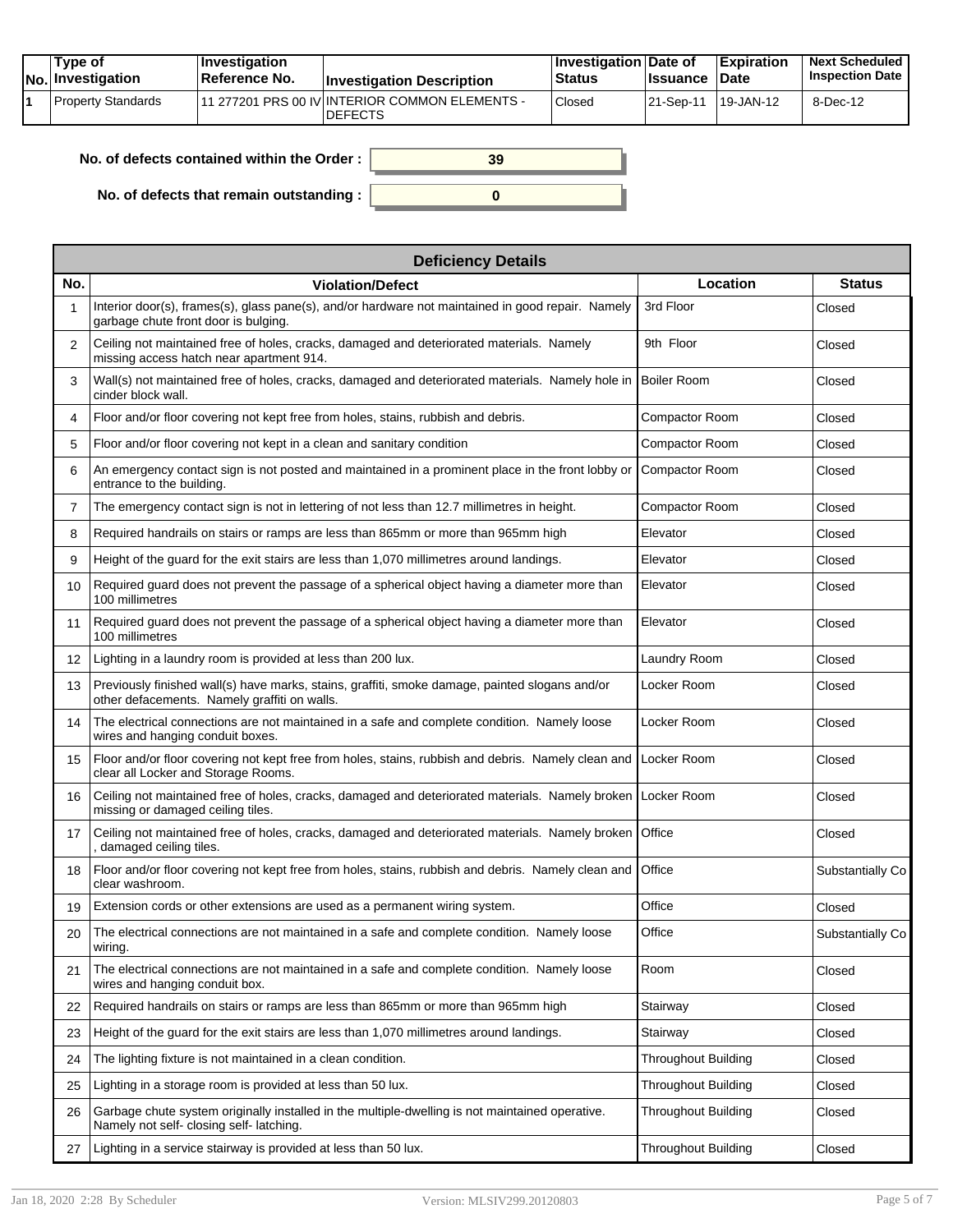| 28 | Elevator machine room is not equipped to provide illumination to an average level of not less than<br>100 lux at floor level.                                                                                | <b>Throughout Building</b> | Closed |
|----|--------------------------------------------------------------------------------------------------------------------------------------------------------------------------------------------------------------|----------------------------|--------|
| 29 | The ventilation system or unit is not kept in good repair and maintained in good working condition<br>at all times. To include Hallways and all service rooms.                                               | <b>Throughout Building</b> | Closed |
| 30 | Garbage chute is not maintained in a clean and odour free condition.                                                                                                                                         | <b>Throughout Building</b> | Closed |
| 31 | Previously finished surface(s) in the public area of the property are not renewed or refinished,<br>when necessary, to maintain a similar appearance. Namely refinish dwelling unit doors where<br>required. | <b>Throughout Building</b> | Closed |
| 32 | Floor and/or floor covering not kept in a clean and sanitary condition                                                                                                                                       | <b>Throughout Building</b> | Closed |
| 33 | Floor and/or floor covering not kept in a clean and sanitary condition Namely hallway carpeting.                                                                                                             | <b>Throughout Building</b> | Closed |
| 34 | Floor and/or floor covering not kept free from holes, stains, rubbish and debris. Namely clean and  Throughout Building<br>clear all storage/locker rooms.                                                   |                            | Closed |
| 35 | The ventilation system or unit is not regularly cleaned. To include all service rooms hallways, and<br>garabage chute rooms.                                                                                 | <b>Throughout Building</b> | Closed |
| 36 | Interior lighting fixtures or lamps are not maintained.                                                                                                                                                      | <b>Throughout Building</b> | Closed |
| 37 | The electrical connections are not maintained in a safe and complete condition. Namely loose<br>wiring in all service rooms.                                                                                 | <b>Throughout Building</b> | Closed |
| 38 | Lighting in a service room is provided at less than 200 lux.                                                                                                                                                 |                            | Closed |
| 39 | Floor and/or floor covering not kept free from holes, stains, rubbish and debris.                                                                                                                            |                            | Closed |